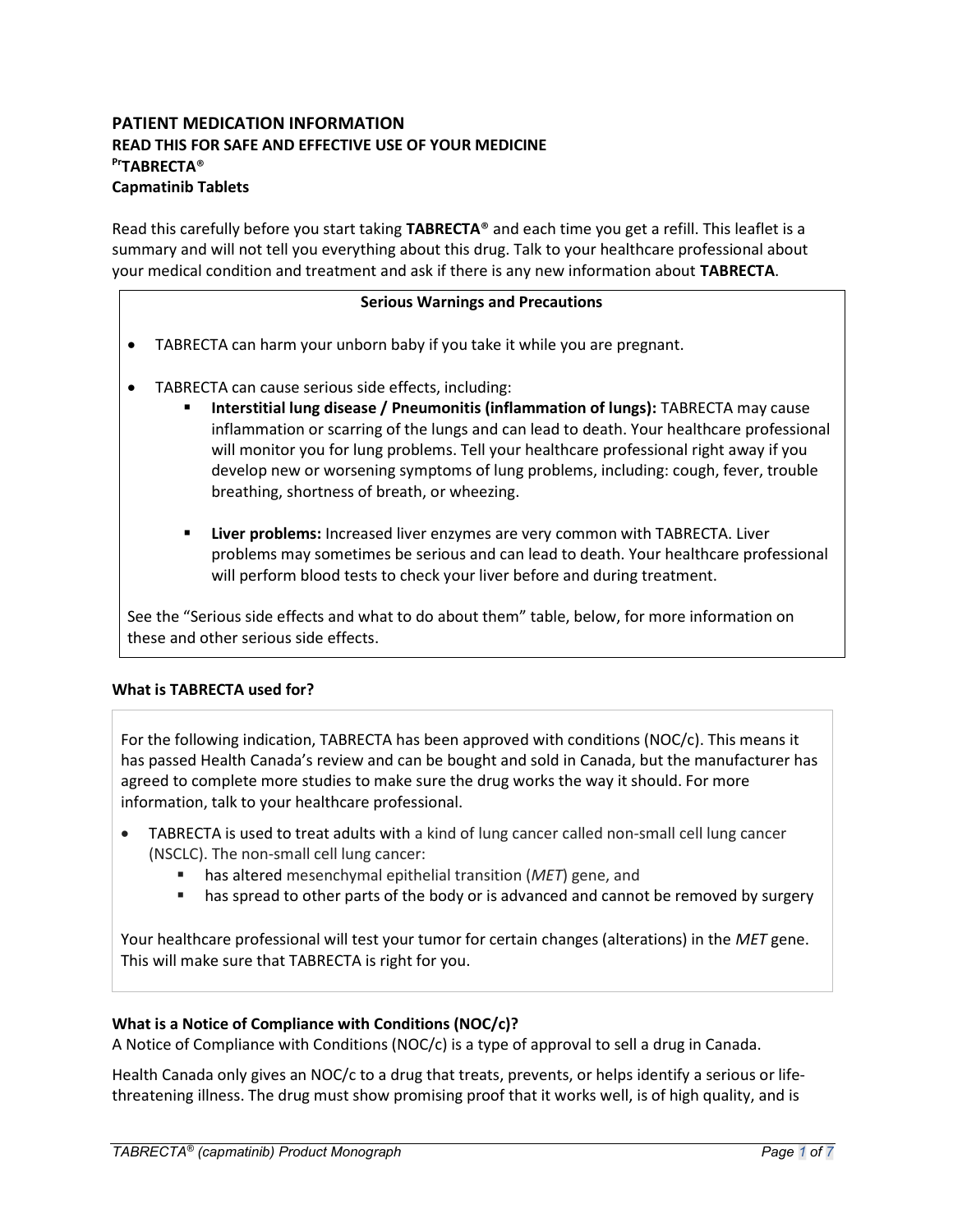reasonably safe. Also, the drug must either respond to a serious medical need in Canada, or be much safer than existing treatments.

Drug makers must agree in writing to clearly state on the label that the drug was given an NOC/c, to complete more testing to make sure the drug works the way it should, to actively monitor the drug's performance after it has been sold, and to report their findings to Health Canada.

# How does TABRECTA work?

Altered MET gene can cause your lung cancer to grow. TABRECTA belongs to a class of cancer medicines called MET tyrosine kinase inhibitors. It targets and inhibits this altered MET gene. This helps to slow down or stop the growth and spread of your lung cancer. It may also help to shrink the tumor (cancer).

# What are the ingredients in TABRECTA?

Medicinal ingredient: Capmatinib (as capmatinib hydrochloride) Non-medicinal ingredients: cellulose microcrystalline; crospovidone; hypromellose; iron oxide, black (for the 150 mg tablets); iron oxide, red (for the 150 mg tablets); iron oxide, yellow; macrogol 4000; magnesium stearate; mannitol; povidone; silica colloidal anhydrous; sodium laurilsulfate; talc and titanium dioxide.

# TABRECTA comes in the following dosage forms:

Tablets; 150 mg and 200 mg capmatinib (as capmatinib hydrochloride).

### Do not use TABRECTA if you:

are allergic to capmatinib, or any ingredients in this medicine or container.

# To help avoid side effects and ensure proper use, talk to your healthcare professional before you take TABRECTA. Talk about any health conditions or problems you may have, including if you:

- have or have had lung or breathing problems other than your lung cancer.
- have or have had liver problems.
- have or have had pancreas problems.

### Other warnings you should know about:

### Pregnancy and breast feeding:

### Female patients

- If you are pregnant, able to get pregnant or think you are pregnant, there are specific risks you should discuss with your healthcare professional.
- You should not take TABRECTA if you are pregnant. It may harm your unborn baby.
- If you are able to become pregnant:
	- Your healthcare professional will do a pregnancy test before you start taking TABRECTA. This test must show that you are not pregnant.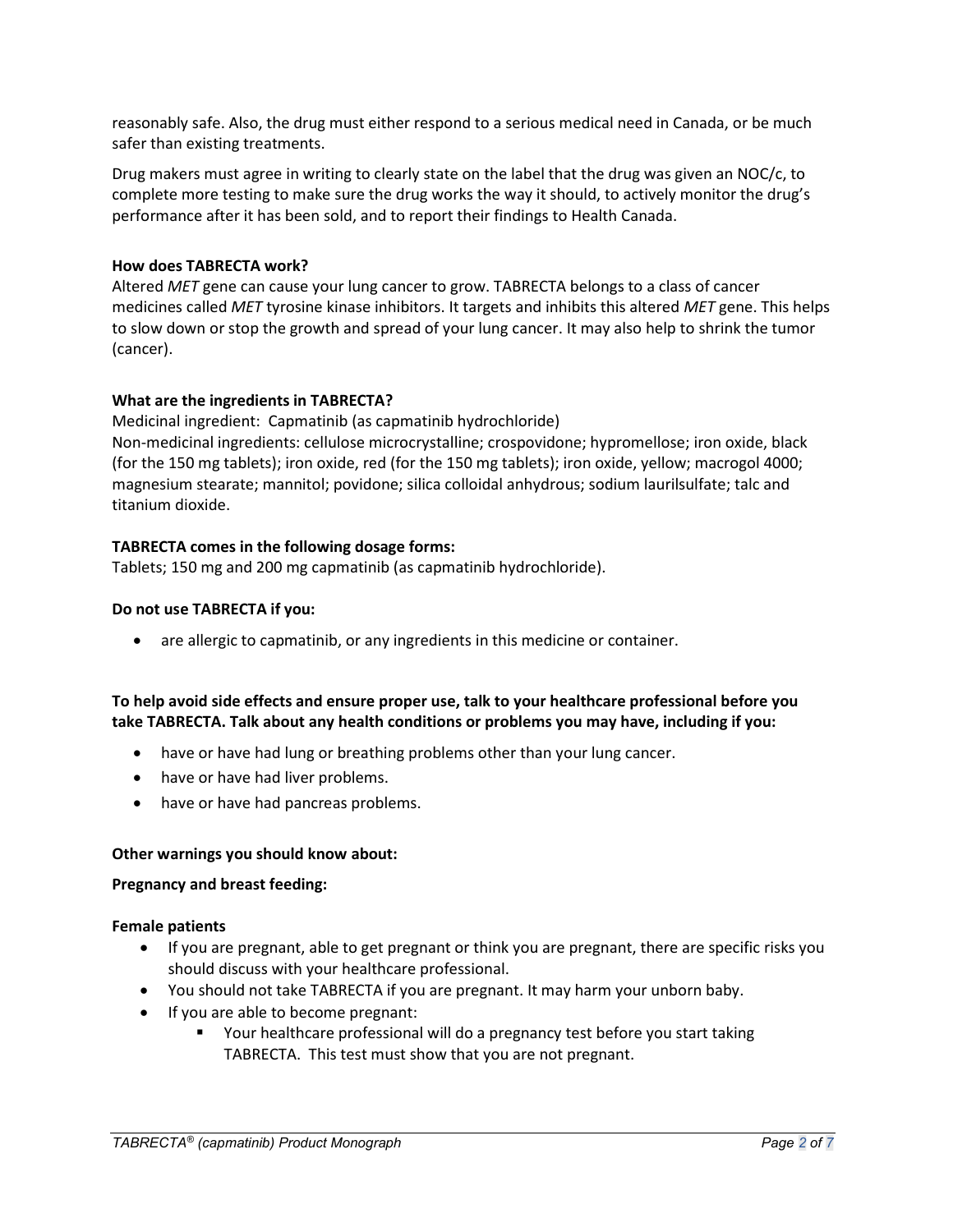- Avoid becoming pregnant while you are taking TABRECTA. Use effective birth control during your treatment and for at least 7 days after your last dose of TABRECTA. Ask your healthcare professional about methods of birth control available to you.
- **Tell your healthcare professional right away if you become pregnant or think you may** be pregnant during your treatment with TABRECTA.
- Do not breastfeed while you are taking TABRECTA and for at least 7 days after your last dose. It is not known if TABRECTA passes into breast milk.

# Male patients

- You should not father a child while you are taking TABRECTA. It may harm your unborn baby.
- During your treatment with TABRECTA, use a condom each time you have sex with a woman who is pregnant, may be pregnant or could get pregnant. Continue using condoms for at least 7 days after your last dose.
- If, during your treatment with TABRECTA, your sexual partner becomes pregnant or thinks she may be pregnant, tell your healthcare professional right away.

Photosensitivity (sensitivity to sunlight): TABRECTA might cause you to be more sensitive to sunlight. Limit your exposure to the sun or ultraviolet (UV) light while taking TABRECTA. Use sunscreen, wear clothes that cover your skin, and avoid sunbathing while you are taking TABRECTA.

Driving and using machines: Before you drive or do tasks that require special attention, wait until you know how you respond to TABRECTA.

Children and adolescents: TABRECTA is NOT approved for use in children and adolescents under the age of 18 years.

Check-ups and testing: Your healthcare professional will do blood tests before and during treatment with TABRECTA. This is to check your liver, kidney and pancreas health.

# Tell your healthcare professional about all the medicines you take, including any drugs, vitamins, minerals, natural supplements or alternative medicines.

### The following may interact with TABRECTA:

- Grapefruit products;
- Medicines used to treat seizures such as carbamazepine, phenobarbital, phenytoin;
- St. John's wort, a herbal product used to treat depression and other conditions;
- Medicines used to treat blood clots, such as dabigatran etexilate;
- Medicines used to treat gout, such as colchicine;
- Medicines used to treat diabetes, such as sitagliptin, saxagliptin;
- Medicines used to treat certain types of cancer or autoimmune diseases, such as methotrexate, mitoxantrone;
- Medicine used to treat bowel and rheumatic joint inflammation, such as sulfasalazine;
- Medicines used to treat tuberculosis, such as rifampicin;
- Antibiotics used to treat bacterial infections, such as telithromycin or clarithromycin;
- Medicines used to treat fungal infections, such as ketoconazole, itraconazole, posaconazole, voriconazole;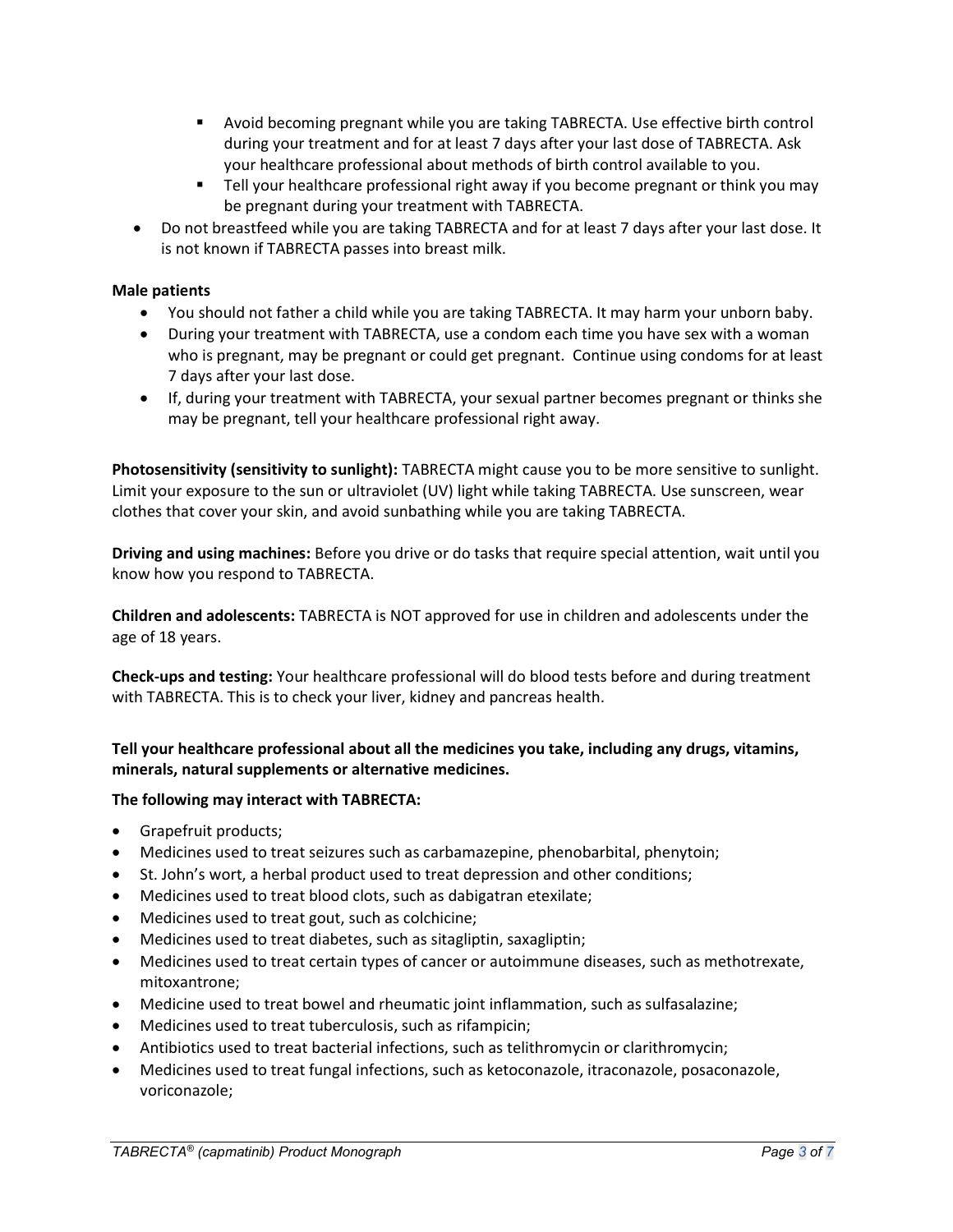- Medicines used to treat HIV/AIDS, such as efavirenz, lopinavir/ritonavir, saquinavir, indinavir, or nelfinavir;
- Medicines used to treat hepatitis, such as telaprevir;
- Medicines used to treat depression, such as nefazodone;
- Medicines used to treat high blood pressure or heart problems, such as verapamil or digoxin;
- Medicines used to treat breathing problems, such as theophylline;
- Medicines used to treat muscle spasms, such as tizanidine;
- Medicines used to treat high cholesterol, such as rosuvastatin or pravastatin.

### How to take TABRECTA:

- Take exactly as your healthcare professional has told you. Check with your healthcare professional if you are not sure.
- Do not change your dose or stop taking it unless your healthcare professional tells you to.
- Take TABRECTA for as long as your healthcare professional tells you to.
- Take TABRECTA twice a day at about the same time each day will help you to remember when to take your medicine.
- Swallow tablets whole. Do not break, chew, or crush the tablets.
- Take with or without food.

### Usual dose:

### Maximum Recommended Adult Dose:

400 mg twice a day. To make this dose, take two 200 mg tablets twice per day.

Your healthcare professional may lower your dose, stop your treatment for a period of time or recommend that you stop treatment completely. This may happen if you:

- o experience serious side effects, or
- o your disease gets worse.

### Usual Reduced Adult Doses:

- 300 mg twice a day (two 150 mg tablets, twice a day), or
- 200 mg twice a day (one 200 mg tablet, twice a day)

#### Overdose:

If you think you, or a person you are caring for, have taken too much TABRECTA, contact a healthcare professional, hospital emergency department, or regional poison control centre immediately, even if there are no symptoms.

### Missed Dose:

If you miss a dose or vomit after you have taken TABRECTA:

 Do not take a double dose to make up for a forgotten dose. Instead, wait until it is time for your next dose.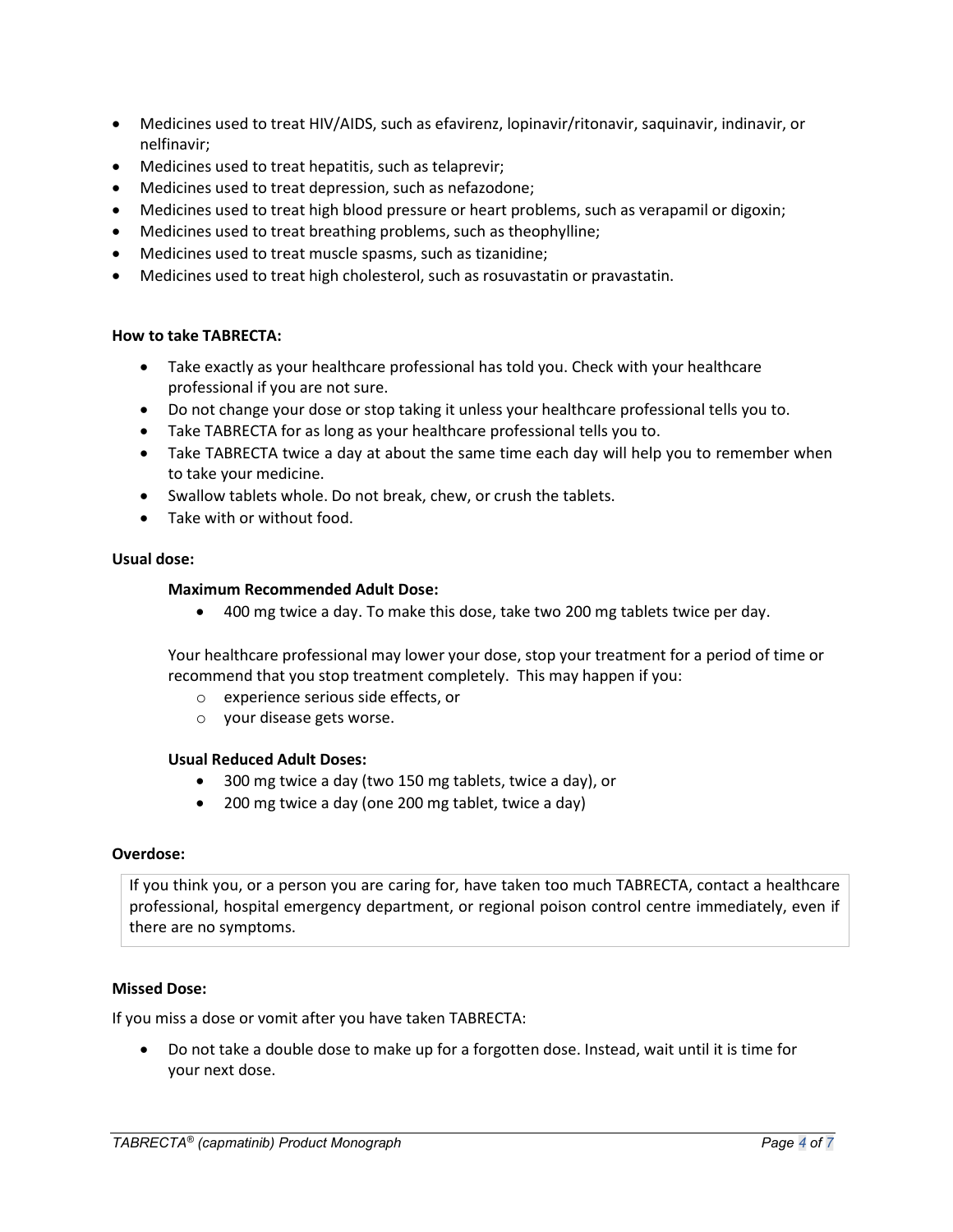## What are possible side effects from using TABRECTA?

These are not all the possible side effects you may have when taking TABRECTA. If you experience any side effects not listed here, tell your healthcare professional.

Side effects may include:

- Swollen hands, ankles, feet or face
- Nausea, vomiting
- **•** Tiredness, weakness
- Shortness of breath
- Loss of appetite
- Diarrhea or constipation
- Cough
- Chest, stomach or back pain
- Fever
- Decreased weight
- Skin rash, hives
- Itchy skin with or without rash

TABRECTA can cause abnormal blood test results. Your healthcare professional will do blood tests before and during your treatment. These will tell your healthcare professional how TABRECTA is affecting your blood, liver, pancreas, kidneys and electrolyte levels.

| Serious side effects and what to do about them |                                      |              |                               |  |
|------------------------------------------------|--------------------------------------|--------------|-------------------------------|--|
| Symptom / effect                               | Talk to your healthcare professional |              | Stop taking drug and          |  |
|                                                | Only if severe                       | In all cases | get immediate<br>medical help |  |
| <b>VERY COMMON</b>                             |                                      |              |                               |  |
| Liver problems: right upper                    |                                      |              |                               |  |
| stomach area pain or swelling,                 |                                      |              |                               |  |
| nausea or vomiting, dark urine,                |                                      | V            |                               |  |
| unusual tiredness / weakness, loss             |                                      |              |                               |  |
| of appetite, yellowing of the skin             |                                      |              |                               |  |
| or eyes                                        |                                      |              |                               |  |
| <b>COMMON</b>                                  |                                      |              |                               |  |
| Cellulitis (skin infection): pain,             |                                      |              |                               |  |
| tenderness, swelling, redness or               |                                      | ν            |                               |  |
| warmth of the skin                             |                                      |              |                               |  |
| Kidney failure, Acute Kidney Injury            |                                      |              |                               |  |
| (severe kidney problems): Passing              |                                      |              |                               |  |
| urine less often than usual or                 |                                      |              |                               |  |
| passing smaller amounts of urine               |                                      | ν            |                               |  |
| than usual, confusion; itchiness or            |                                      |              |                               |  |
| rashes; puffiness in your face and             |                                      |              |                               |  |
| hands; swelling in your feet or                |                                      |              |                               |  |
| ankles, weight gain                            |                                      |              |                               |  |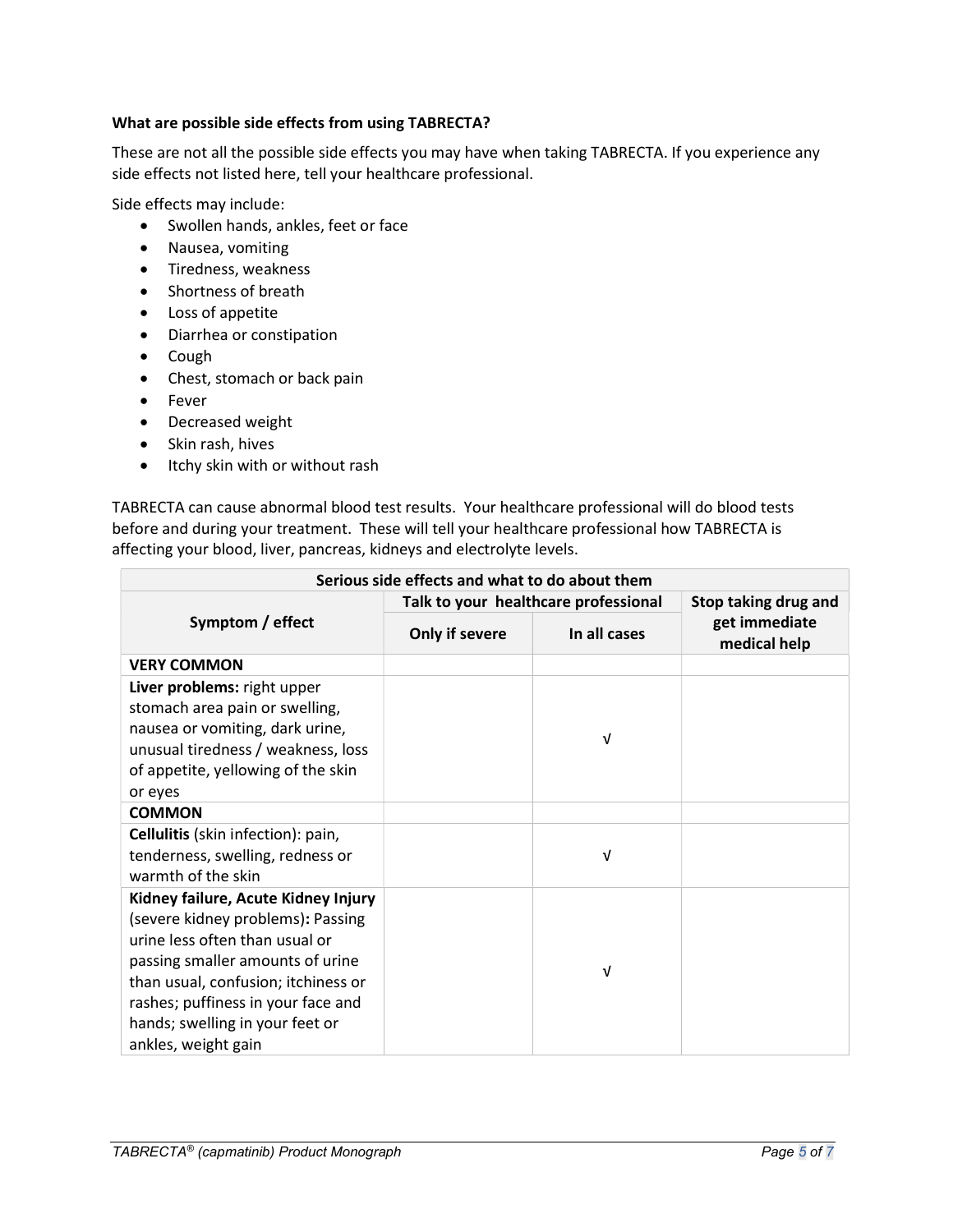| Serious side effects and what to do about them                                                                                                                                                                                                                                                                                       |                                      |              |                               |  |
|--------------------------------------------------------------------------------------------------------------------------------------------------------------------------------------------------------------------------------------------------------------------------------------------------------------------------------------|--------------------------------------|--------------|-------------------------------|--|
| Symptom / effect                                                                                                                                                                                                                                                                                                                     | Talk to your healthcare professional |              | Stop taking drug and          |  |
|                                                                                                                                                                                                                                                                                                                                      | Only if severe                       | In all cases | get immediate<br>medical help |  |
| Severe swelling, including<br>generalized edema (swelling<br>affecting the whole body)                                                                                                                                                                                                                                               |                                      | $\sqrt{ }$   |                               |  |
| Pneumonitis / Interstitial lung<br>disease, Pneumonia (lung<br>inflammation / infection): Cough,<br>cough which may produce phlegm,<br>fever, chest pain when you breath<br>or cough, trouble breathing,<br>shortness of breath, wheezing,<br>fatigue, weight loss, sweating and<br>shaking, chills, nausea, vomiting or<br>diarrhea |                                      | $\sqrt{ }$   |                               |  |
| <b>UNCOMMON</b>                                                                                                                                                                                                                                                                                                                      |                                      |              |                               |  |
| Pancreatitis (inflammation of the<br>pancreas): upper abdominal pain,<br>fever, rapid pulse, nausea,<br>vomiting, tenderness when<br>touching the abdomen                                                                                                                                                                            |                                      | $\sqrt{ }$   |                               |  |
| Hypersensitivity (allergic reaction):<br>fever, skin rash, blood pressure<br>decreased, chills, itchy skin,<br>nausea, vomiting                                                                                                                                                                                                      |                                      | $\sqrt{ }$   |                               |  |

If you have a troublesome symptom or side effect that is not listed here or becomes bad enough to interfere with your daily activities, tell your healthcare professional.

# Reporting Side Effects

You can report any suspected side effects associated with the use of health products to Health Canada by:

- Visiting the Web page on Adverse Reaction Reporting (https://www.canada.ca/en/healthcanada/services/drugs-health-products/medeffect-canada.html) for information on how to report online, by mail or by fax; or
- Calling toll-free at 1-866-234-2345.

NOTE: Contact your health professional if you need information about how to manage your side effects. The Canada Vigilance Program does not provide medical advice.